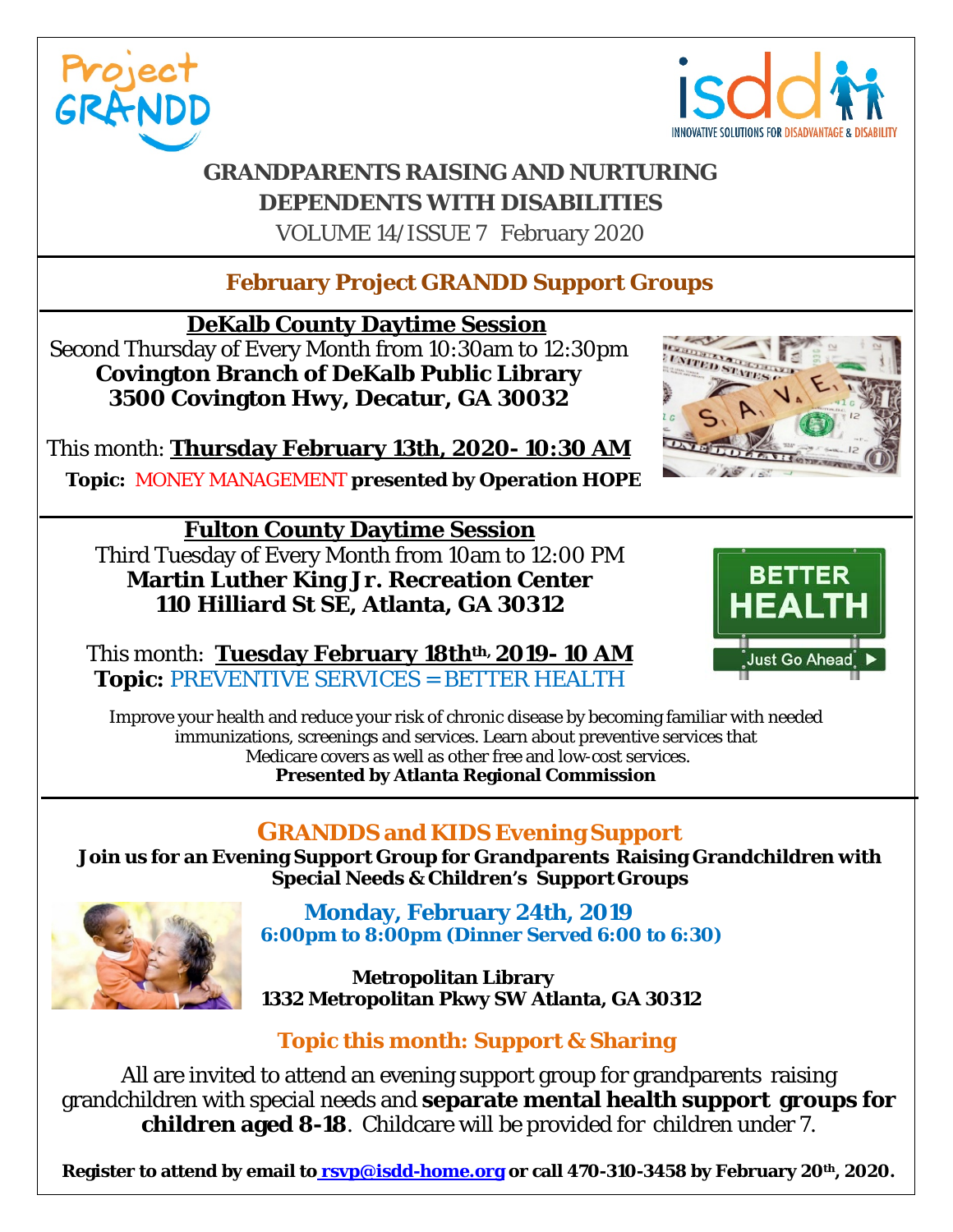# **NEW DEKALB EVENING SUPPORT GROUP**

We are so excited to be beginning a new evening support group for the DeKalb area. Join us for food, fun, educational speakers & sharing. All ages invited. Grandparents and relatives raising kin will meet to share support with each other. Children and teens will have separate support groups. Childcare will be provided for children 7 & under.

### **Location:**

New Life Community Center, Building 1 3592 Flat Shoals Road Decatur, Georgia 30034

3rd Wednesday each month from 6-8pm **Starts Wednesday February 19th, 2020**

### **RSVP required!**

Please RSVP to Ashlyn at 470-310-3458 or rsvp@isdd-home.org **by February 17th**

**ISDD OFFICE 4282 Memorial Drive Ste. B Decatur, GA 30032 404-600-3332 ext. 104 Office Need Help? Have a Question? Contact Us**

Rainie Jueschke, Executive Director [rainiej@isdd-home.org](mailto:rainiej@isdd-home.org) 404-551-5258

Laura Wells, Program Director [lauraw@isdd-home.org](mailto:lauraw@isdd-home.org) 470-310-3452

Sherri Feliccia, Case Manager [sherrif@isdd-home.org](mailto:sherrif@isdd-home.org) 470-310-3459

Cindy Stroud, Case Manager [cindys@isdd-home.org](mailto:cindys@isdd-home.org) 470-798-3025

Ashlyn Dell, Program Assistant [ashlynd@isdd-home.org](mailto:ashlynd@isdd-home.org) 470-310-3458

## **Senior Day at the Capitol**

If you have never been to the Capitol, this is a great opportunity to speak to your House and Senate representatives about issues that matter to you. This is also a great opportunity to learn about what bills are currently being voted on that affect you as seniors. Spots are limited.

If interested, please contact Cindy @ 470-798-3025.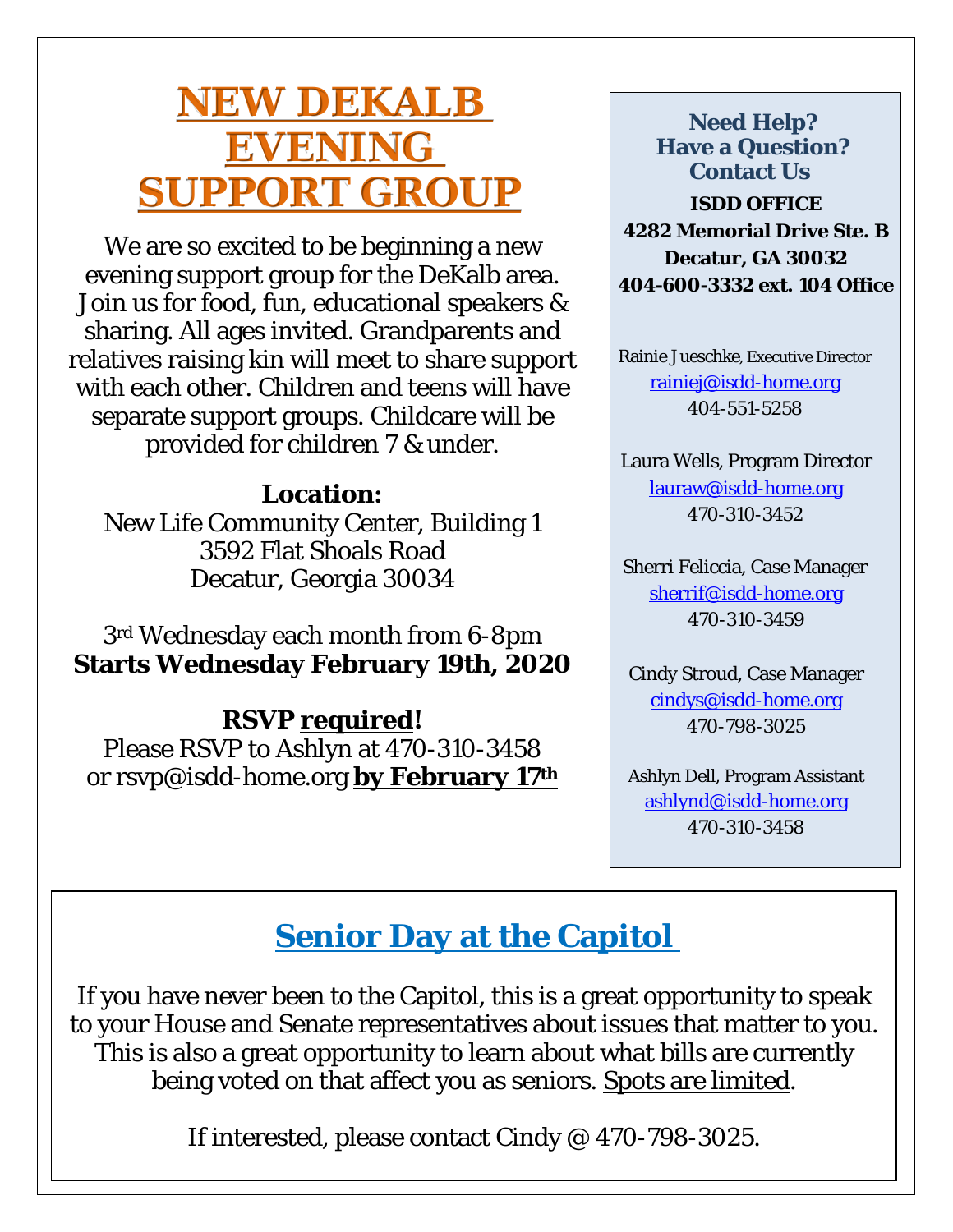# HEALTH CORNER

#### **How You Can Prevent Chronic Diseases**

Many chronic diseases are caused by key [risk behaviors.](about:blank#risks) By making healthy choices, you can reduce your likelihood of getting a [chronic disease](about:blank) and improve your quality of life.

#### **[Quit Smoking](about:blank)**

Stopping smoking (or never starting) lowers the risk of serious health problems, such as heart disease, cancer, type 2 diabetes, and lung disease, as well as premature death even for longtime smokers. Take the first step and call 1-800-QUIT-NOW for FREE support.

#### **[Eat Healthy](about:blank)**

Eating healthy helps prevent, delay, and manage heart disease, type 2 diabetes, and other chronic diseases. A balanced diet of fruits, veggies, whole grains, lean meats, and low-fat dairy products is important at any age. If you are overweight, losing even 5% to 7% of your body weight can help prevent or delay type 2 diabetes.

#### **[Get Regular Physical Activity](about:blank)**

Regular physical activity can help you prevent, delay, or manage chronic diseases. Aim for moderate physical activity (like brisk walking or gardening) for at least 150 minutes a week.

#### **[Avoid Drinking Too Much Alcohol](about:blank)**

Over time, excessive drinking can lead to high blood pressure, various cancers, heart disease, stroke, and liver disease. By not drinking too much, you can reduce these health risks.

Get screened to prevent chronic diseases or catch them early, visit your doctor regularly for preventive services such as screening tests for cancer, diabetes and high blood pressure, which can lead to strokes.

#### **[Get Enough Sleep](about:blank)**

Insufficient sleep has been linked to the development and poor management of diabetes, heart disease, obesity, and depression. Adults should get at least 7 hours of sleep daily.

#### **[Know Your Family History](about:blank)**

If you have a family history of a chronic disease, like cancer, heart disease, diabetes, or osteoporosis, you may be more likely to develop that disease yourself. Share your family health history with your doctor, who can help you take steps to prevent these conditions or catch them early.

For this article and more information on how to prevent chronic disease, see the CDC website: https://www.cdc.gov/chronicdisease/about/prevent/index.htm